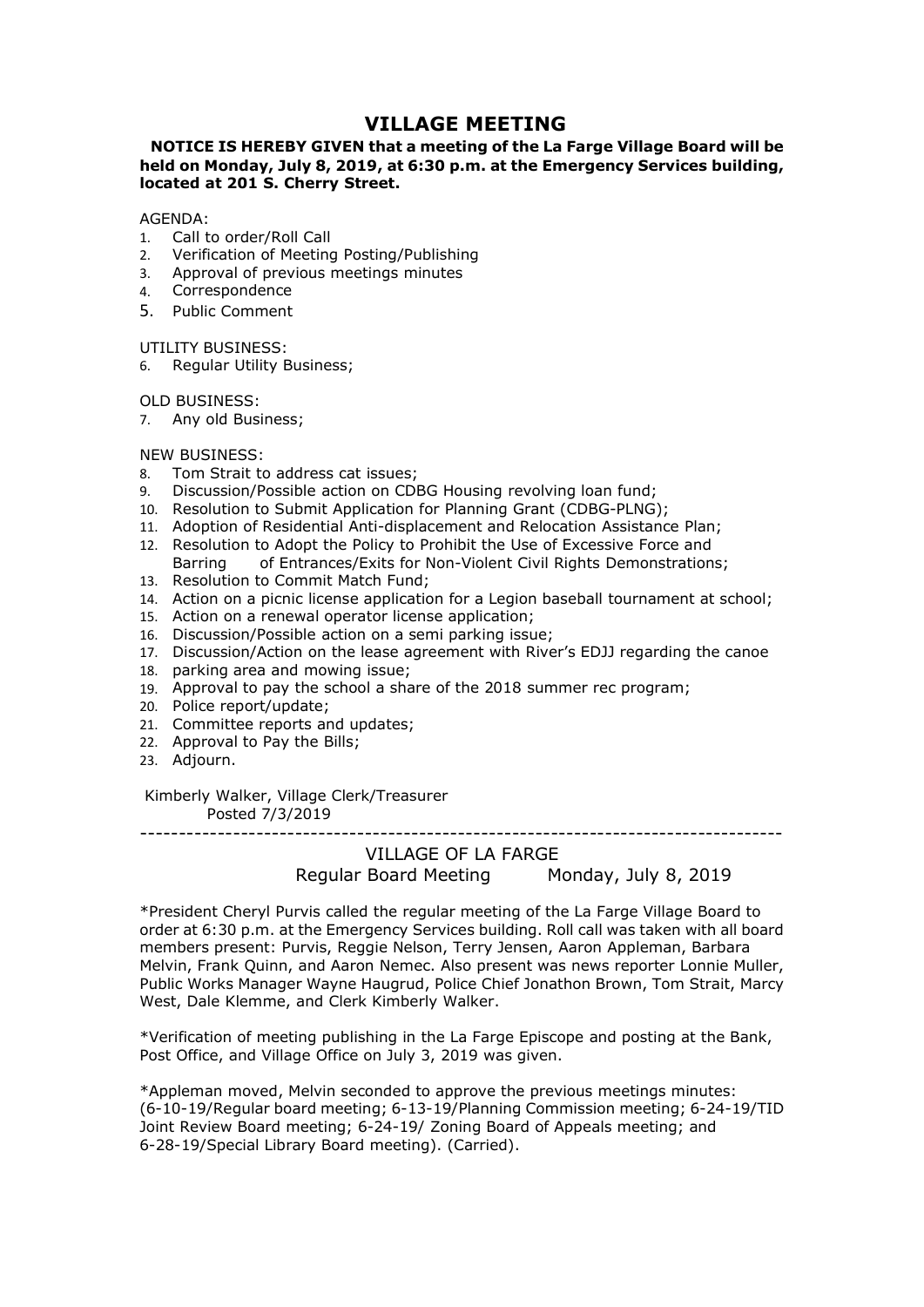\*Correspondence: Received a \$300 donation from Dorothy Pederson for the new Police<br>repeater system.<br>\*\*As a community project, the 2018 La Farge 4th of July Royalty donated a picnic table<br>to the Village Park.<br>\*\*Cheryl thank \*Correspondence: Received a \$300 donation from Dorothy Pederson for the n<br>repeater system.<br>\*\*As a community project, the 2018 La Farge 4th of July Royalty donated a pi<br>to the Village Park.<br>\*\*Cheryl thanked Wayne and the vi \*Correspondence: Received a \$300 donation from Dorothy Pederson for the new Police<br>repeater system.<br>\*\*As a community project, the 2018 La Farge 4th of July Royalty donated a picnic table<br>to the Village Park.<br>\*\*Cheryl thank \*Correspondence: Received a \$300 donation from Dorothy Pederson for the new P<br>repeater system.<br>\*\*As a community project, the 2018 La Farge 4th of July Royalty donated a picnic t<br>to the Village Park.<br>\*\*Cheryl thanked Wayne \*Correspondence: Received a \$300 donation from Dorothy Pederson for the new Police<br>repeater system.<br>\*\*As a community project, the 2018 La Farge 4th of July Royalty donated a picnic table<br>to the Village Park.<br>\*\*Cheryl thank \*Correspondence: Received a \$300 donation from Dorothy Pederson for the new Police<br>repeater system.<br>\*\*As a community project, the 2018 La Farge 4th of July Royalty donated a picnic table<br>to the Village Park.<br>\*\*Cheryl thank \*Correspondence: Received a \$300 donation from Dorothy Pederson for the nev<br>repeater system.<br>\*\*As a community project, the 2018 La Farge 4th of July Royalty donated a picn<br>to the Village Park.<br>\*\*Cheryl thanked Wayne and th

\*Correspondence: Received a \$300 donation from Dorothy Pederson for the<br>repeater system.<br>\*\*As a community project, the 2018 La Farge 4th of July Royalty donated a to<br>the Village Park.<br>\*\*Cheryl thanked Wayne and the village \*Correspondence: Received a \$300 donation from Dorothy Pederson for the new Police<br>\*\*As a community project, the 2018 La Farge 4th of July Royalty donated a picnic table<br>to the Village Park.<br>\*\*Cheryl thanked Wayne and the \*Correspondence: Received a \$300 donation from Dorothy Pederson for the<br>
\*\*As a community project, the 2018 La Farge 4th of July Royalty donated a<br>
\*\*As a community project, the 2018 La Farge 4th of July Royalty donated a<br> \*Correspondence: Received a \$300 donation from Dorothy Pederson for the new Police<br>\*\*As a community project, the 2018 La Farge 4th of July Royalty donated a picnic table<br>to the Village Park.<br>\*\*Cheryl thanked Wayne and the

\*Correspondence: Received a \$300 donation from Dorothy Pederson for the new Police<br>repeater system.<br>\*\*As a community project, the 2018 La Farge 4th of July Royalty donated a picnic table<br>\*\*As a community project, the 2018 \*Correspondence: Received a \$300 donation from Dorothy Pederson for the new Police<br>repeater system.<br>\*\*As a community project, the 2018 La Farge 4th of July Royalty donated a picnic table<br>to the Village park.<br>\*to the Villag \*Correspondence: Received a \$300 donation from Dorothy Pederson for the new Police<br>repeater system.<br>\*\*As a community project, the 2018 La Farge 4th of July Royalty donated a picnic table<br>to the Village Park.<br>\*\*Cleryl thank \*Correspondence: Received a \$300 donation from Dorothy Pederson for the new Police<br>
\*\*As a community project, the 2018 La Farge 4th of July Royalty donated a picnic table<br>
to the Village Park.<br>
\*\*Cheryl thanked Wayne and t \*Correspondence: Received a \$300 donation from Dorothy Pederson for the new Police<br>
\*\*As a community project, the 2018 La Farge 4th of July Royalty donated a picnic table<br>
\*\*As a community project, the 2018 La Farge 4th of \*Correspondence: Received a \$300 donation from Dorothy Pederson for the repeater system.<br>\*\*As a community project, the 2018 La Farge 4th of July Royalty donated a p<br>\*\*As a community project, the 2018 La Farge 4th of July R

\*Correspondence: Received a \$300 donation from Dorothy Pederson for the repeater system.<br>
\*\*As a community project, the 2018 La Farge 4th of July Royalty donated a<br>
\*\*As a community project, the 2018 La Farge 4th of July R \*Correspondence: Received a \$300 donation from Dorothy Pederson for the new Police<br>
\*\*As a community project, the 2018 La Farge 4th of July Royalty donated a picnic table<br>
to the Village Park.<br>
\*\*Cheryl thanked Wayne and t \*Correspondence: Heceived a \$400 donation from Dorothy Pederson for the new Police<br>
\*\*As a community project, the 2018 La Farge 4th of July Royalty donated a picnic table<br>
to the Village Park.<br>
\*Atcheryl thanked Waye and t repeater system.<br>
The peak term standards of the Village Park.<br>
The Village Park.<br>
The Village Park.<br>
The Village Park of Musiness.<br>
The pear of Village in general looked for the 4th of July celebration.<br>
The pear of Villa \*\*As a community propect, the 2018 La Farge 4th of July Royalty donated a picnic table<br>to the Village Park.<br>and Village in general looked for the 4th of July celebration.<br>And Village in general looked for the 4th of July c to the Village Park.<br>
The Village in general looked for the 4th of July celebration.<br>
\*\*No Public Comments.<br>
\*\*No Public Comments.<br>
\*\*No Public Comments.<br>
\*\*No Public Comments.<br>
\*\*No Public Comments.<br>
\*\*No Waynes Haugrud c \*\* Chery! thanked wayne and the willage workers on how nice the park, school grounds,<br>and village in general looked for the 4th of July celebration.<br>\*Utility Business:<br>\*\* PWM Wayne Haugrud commented they've been busy the l and village in general looked for the 4th of July celebration.<br>
\*No Public Comments.<br>
\*No Public Comments.<br>
\*No Public Comments.<br>
\*\*NoW Wayne Haugrud commented they've been busy the last 2 weeks getting ready<br>
for the 4th. \*No Public Comments.<br>\*Utility Business:<br>\*\*Utility Business:<br>\*\*IVM Wayne Haugrud commented they've been busy the last 2 weeks getting ready<br>\*\*Soon will be working on changing the overhead electrical line that goes across th \*Utility Business:<br>\*\*PWM Wayne Haugrud commented they've been busy the last 2 weeks getting ready<br>\*\*Foon will be working on changing the overhead electrical line that goes across the<br>\*\*Scon will be working on changing the \*Utlinty business:<br>\*Profit 4th.<br>\*\*EVM Waynes Haugrud commented they've been busy the last 2 weeks getting ready<br>for the 4th.<br>\*\*Spon will be working on changing the overhead electrical line that goes across the<br>Kickappo Riv or keep it. The board agreed to keep it, so we have the control. Administrator Lonnie for the 4th.<br>We should be working on changing the overhead electrical line that goes across the<br>Kickapoo River, to underground. An iceberg from the flood this Spring took it out. The<br>N\*\$150 million has been appropriated to \*"Soon will be working on changing the overhead electrical line that goes across the<br>Nickapoo River, to underground. An iceberg from the flood this Spring took it out. The<br>PSQ poly has approved a permit for this.<br>  $\frac{1}{2}$ DOI has approved a permit for this.<br>
The sumproved a permit of the declared disaster counties in Wisconsin, so<br>
to help move our substation.<br>
The to help move our substation.<br>
The to help move our substation.<br>
The to help \*\* \$150 million has been appropriated to the decarated disaster counties in wisconsin,<br>
\*\* but of the meck of the USDA to get on their list of possible peo<br>
today Wayne sent the necessary info onto the USDA to get on their to day Wayne sent the necessary into onto the USDA to get on their list of possible people<br>
to help move our substation.<br>
"No Old Business:<br>
"New Business:<br>
"New Business:<br>
"New Business:<br>
"New Business:<br>
"New Business:<br>
A to help move our substation.<br>
\*No Old Business:<br>
\*No Old Business:<br>
\*Now Business. Herecantly spent \$100+1 to freed them out of his garden, as they dug up his<br>
#Tom Strait was present to address cat issues. Ferrell cats ha \*No Old Business.<br>\*New Business:<br>\*Tom Strait was present to address cat issues. Ferrell cats have been a big issue for<br>\*Tom Strait was present to address cat issues. Ferrell cats have been a big issue for<br>flower beds. He a \*No Old Business.<br>\*No Old Business.<br>\*No Wasiness:<br>\*The Washies:<br>\*The acceptiv spent to address cat issues. Ferrell cats have been a big issue for<br>years. He recently spent \$100+ to fence them out of his garden, as they due \*New Business:<br>\*Tom Strait was present to address cat issues. Ferrell cats have been a big issue for<br>Years. He recently spent \$100+ to fence them out of his garden, as they dug up his<br>flower beds. He asked why can't someth <sup>\*N</sup>New Business:<br>
\*Tom Strait was present to address cat issues. Ferrell cats have been a big issue for<br>
years. He recently spent \$100+1 to fence them out of his graden, as they dug up his<br>
flower beds. He asked why can't \* Iom Stratt was present to address cat issues. Ferrell cats have been a big issue for the exertal place flower beds. He asked why can't something be done? Chief Brown said it's a resource and staffing issue, folks feed th years. He recently spent \$100+1 to fence then out of the garden, as they dug up his<br>dower beds. He asked why can't something be done? Chief Brown said it's a resource<br>and staffing issue, folse feed then, and this attracts flower beeds. He asked why can't something be done? Chier Brown said it's a resource to addising itsue, it's all over. There's no perfect solution. Traping, spaying, and neutering can be doten, but someone has to pay. Dogs

and starming issue, toiks feed them, and this attracts of there animals. It's not by ustall over. There's no perfect solution. Trapping, spaying, and neutering can be done, but cast sort have the same standards. Cheryl sai issue, its all over. Interest in perent solution. Irapping, spaying, and neutering can be<br>done, but someone has to pay. Dogs are required to be licensed, but cats don't have the<br>same standards. Cheryl said we can give it m ione, but someon has to pay. Dogs are required to be licensed, but cats don't have the product the systalianties there want all the want on the State Department of Administration regarding our CDBG<br>"Received a letter from same standards. Cheryl said we can give it more attention to see what we can do. He<br>was thanked for coming in.<br>"Received a letter from the State Department of Administration regarding our CDBG<br>or where the State if we want was thanked for coming in.<br>"Received a letter from the State Department of Administration regarding our CDBG<br>"Housing RLF program. They're offering the village to turn it over to the State if we want<br>or keep it. The board \*Received a letter from the State Uepartment of Administration regarding our CUBG<br>Housing RLF program. They're offering the village to turn it over to the State if we want<br>or keep it. The board agreed to keep it, so we hav

Housing KLP program. They're oftering the village to turn it over to the State ir we wanted that the Multer also felt we showe the control. Administrator Lomine Multer also felt we should keep the Revolving loan fund in th or keep it. In board agreed to keep it, so we have the control. Administrator Lonnie<br>Muller also felt we should keep it. Jensen moved, Quinn seconded that as discussed, we<br>keep the Revolving loan fund in the village's hand